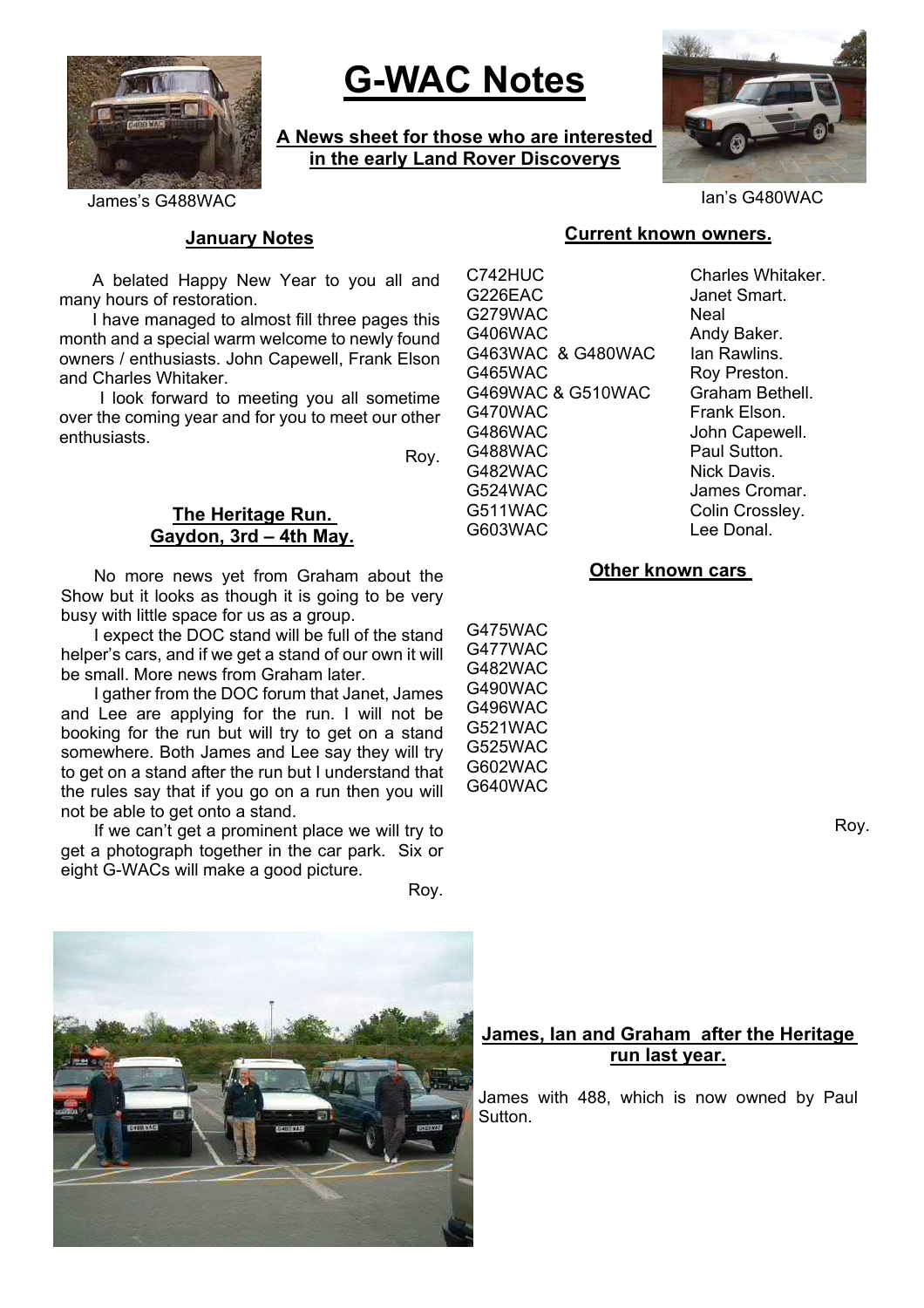#### **G524WAC James Cromar.**

I started stripping back the section over the



windscreen and found a number of holes and some evidence of poor repair work in the past. Someone has attempted to repair the panel by squirting large quantities of silicone sealant into the holes and then filling on top.



I intended to remove the headlining to see if I could get in behind the roof panel and clean out the silicone, but I learnt from Roy that it is a box section that can't be reached from the inside, so I borrowed this idea from him: -

- 1. Get some of that P38 fine aluminium mesh.
- 2. Cut it to just a bit larger than the hole.
- 3. Loop some strong thread through it so you have a big loop.
- 4. Feed the mesh into the hole
- 5. Dab some filler around the inside edges of the hole
- thread so it's flush with the inside of the hole masking tape
- 7. Once the filler has gone off you've got ing as it kept the interior clean and dry. something to fill against.



To get the right colour match, I will use a yellow filler / primer under the top coat as a base coat and achieved a much closer match with the existing paint.

The header rail isn't perfect but at least it doesn't have gaping holes in it now. I may need to do the exercise again at some point next year, we'll see.

So I'm making some progress. "borrowed" a friend's barn for the weekend to get the Disco out of the weather so I could have a concerted push on finishing the prep and paint on the repaired roof panel and the section above the rear door.

I was finding that painting outside in this weather was just not working for me. Far too much wind, cold temperatures and rain! Anyway, etch primer; filler primer (yellow), 2 coats of Marseilles Blue and then 2 coats of Landy Laquer have now gone on. I'll need to use some rubbing compound to match in with the existing paint.



6. Pull the mesh back from the inside with the replace with the non-cracked one. I cut the lip off the and secure the thread to the screen with exposed enough of the roof panel not to require the Then I'll be able to remove the windscreen and rubber seal across the top of the screen, which entire removal of the screen. Also helped when sand-

I will send in another report as I make progress.

James.